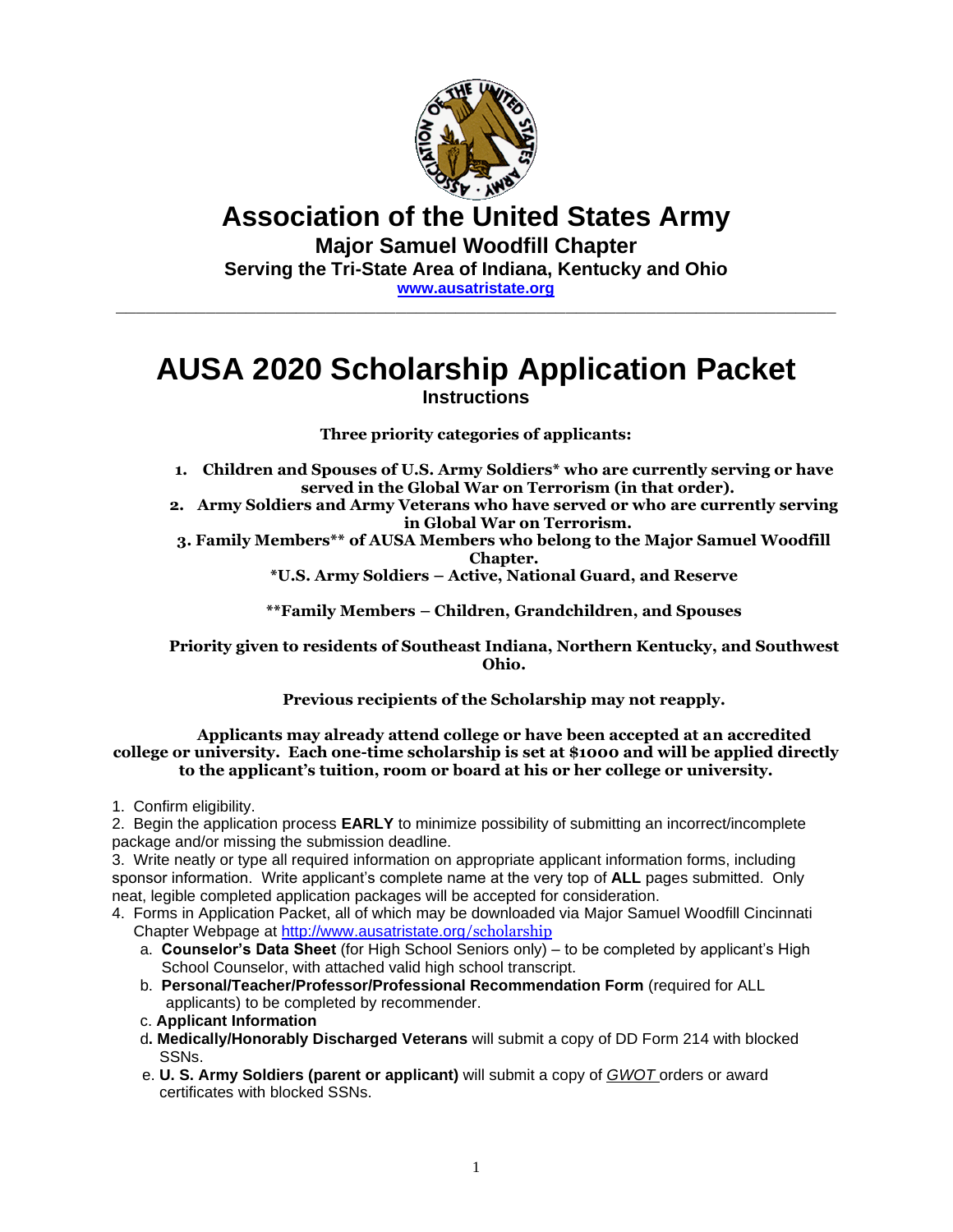5. Recommendation forms for applicants must come from someone OTHER THAN a relative of the applicant.

6**. All High School Senior applicants** must also submit an Activities Sheet with the following information listed:

- a. High School activities and offices held
- b. High School honors and awards
- 7. **All Scholarship applicants** must submit the following:

An original essay, typed/printed, double-spaced and not longer than 500 words answering the following question: "**What is the greatest challenge you have faced and how has it impacted you?** 

- 8. A scholarship may be revoked for any of the following reasons:
	- a. Recipient fails to attend college or university.
	- b. Recipient receives a criminal conviction.
	- c. Recipient's GPA falls below application requirements.
	- d. Recipient fails to meet eligibility criteria.

9. Scholarship designees/recipients who accept an appointment to any service academy, four-year ROTC scholarship, or any other four-year full scholarship are ineligible to receive an AUSA Scholarship. For three-year ROTC appointments scholarships will be applied to first year.

10. All scholarship applications (with attachments) must be submitted by mail and must be postmarked no later than **April 1, 2020**. Late applications will not be considered. We recommend you keep a copy of your completed application for your records. Selected recipients will be announced during a general meeting of the chapter in late spring of 2020.

- 11. All applicants must submit a copy of college or university acceptance letter or transcript.
- 12. Send all application packets to and if you have any questions please contact:

LTC Robert F. Sprague, Retired 1326 Cayton Road Florence, KY 41042-9335 Phone: 859-525-1082 Email: spraguer@fuse.net

### **Judging Process**

The chapter Scholarship Committee will make final selections. Candidate impartiality will be preserved during the selection process. The decisions of the Scholarship Committee are final. Individual scores will not be discussed with the applicants (or any other individual). Winners will be notified by e-mail or mail of their selection. Members of the Scholarship Committee and their immediate family members are ineligible for an AUSA Scholarship.

## **Evaluation/Selection Criteria**

#### For **Graduating Senior Applicants**:

- GPA (Unweighted), curriculum assessment
- Extracurricular activities, honors, and/or awards
- Recommendation forms/attachments
- Essay
- SAT, ACT scores (in event of a tie after evaluation of above criteria)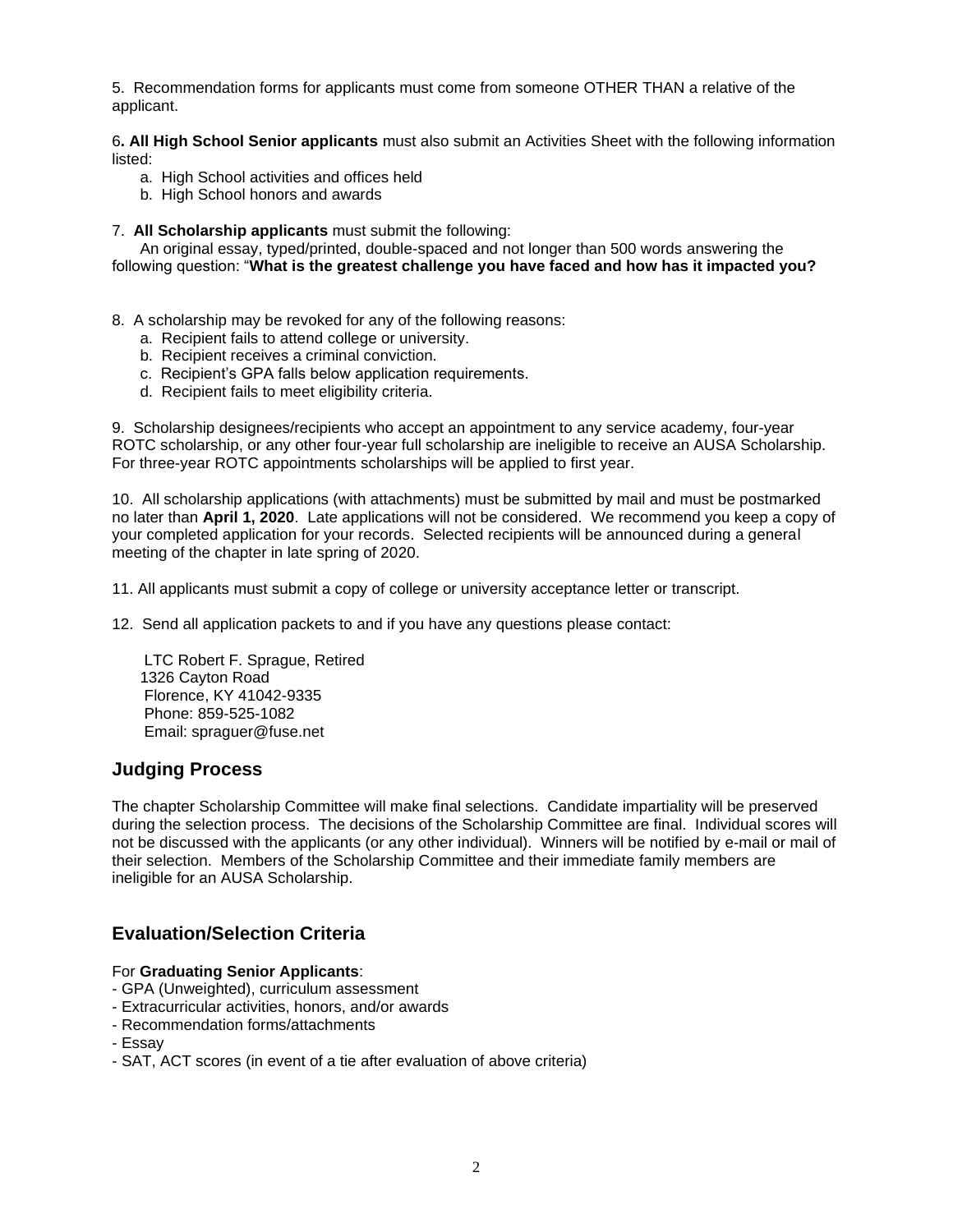#### **Applicant's Name (Last, First, Middle) \_\_\_\_\_\_\_\_\_\_\_\_\_\_\_\_\_\_\_\_\_\_\_\_\_\_\_\_\_\_\_\_\_\_\_\_\_\_\_\_\_\_\_\_**

## **Counselor's Data Sheet (graduating seniors only)**

**Note**: Applicant's counselor or other duly authorized representative of the high school MUST complete this form. Please return completed form to applicant in **sealed** envelope, **signed by you** over the sealed portion of the back of the envelope, for inclusion in application package.

|                              | Sat Scores: Verbal                       | Math                                                                       |
|------------------------------|------------------------------------------|----------------------------------------------------------------------------|
| Act Score                    |                                          |                                                                            |
| Year of Graduation__________ |                                          |                                                                            |
|                              | Size of Graduating Class_________        |                                                                            |
| Class Rank________           |                                          |                                                                            |
| Percentile Rank________      |                                          |                                                                            |
|                              | <b>Unweighted Cumulative Grade Point</b> | Average (For Most Recent Seven Semesters On A 4.0 Scale) _________________ |
|                              |                                          | Valid High School Transcript must be submitted by April 1st.               |

\_\_\_\_\_\_\_\_\_\_\_\_\_\_\_\_\_\_\_\_\_\_\_\_\_\_\_\_\_\_\_\_\_\_\_\_\_\_\_\_\_\_\_\_\_\_\_ \_\_\_\_\_\_\_\_\_\_\_\_\_\_\_\_\_\_\_\_\_\_

**Information about person completing form:**

\_\_\_\_\_\_\_\_\_\_\_\_\_\_\_\_\_\_\_\_\_\_\_\_\_\_\_\_\_\_\_\_\_\_\_\_\_\_\_\_\_\_\_\_\_\_\_ Printed Name

Signature **Contract Contract Contract Contract Contract Contract Contract Contract Contract Contract Contract Contract Contract Contract Contract Contract Contract Contract Contract Contract Contract Contract Contract Cont** 

\_\_\_\_\_\_\_\_\_\_\_\_\_\_\_\_\_\_\_\_\_\_\_\_\_\_\_\_\_\_\_\_\_\_\_\_\_\_\_\_\_\_\_\_\_\_\_ \_\_\_\_\_\_\_\_\_\_\_\_\_\_\_\_\_\_\_\_\_ Position/Title Email Address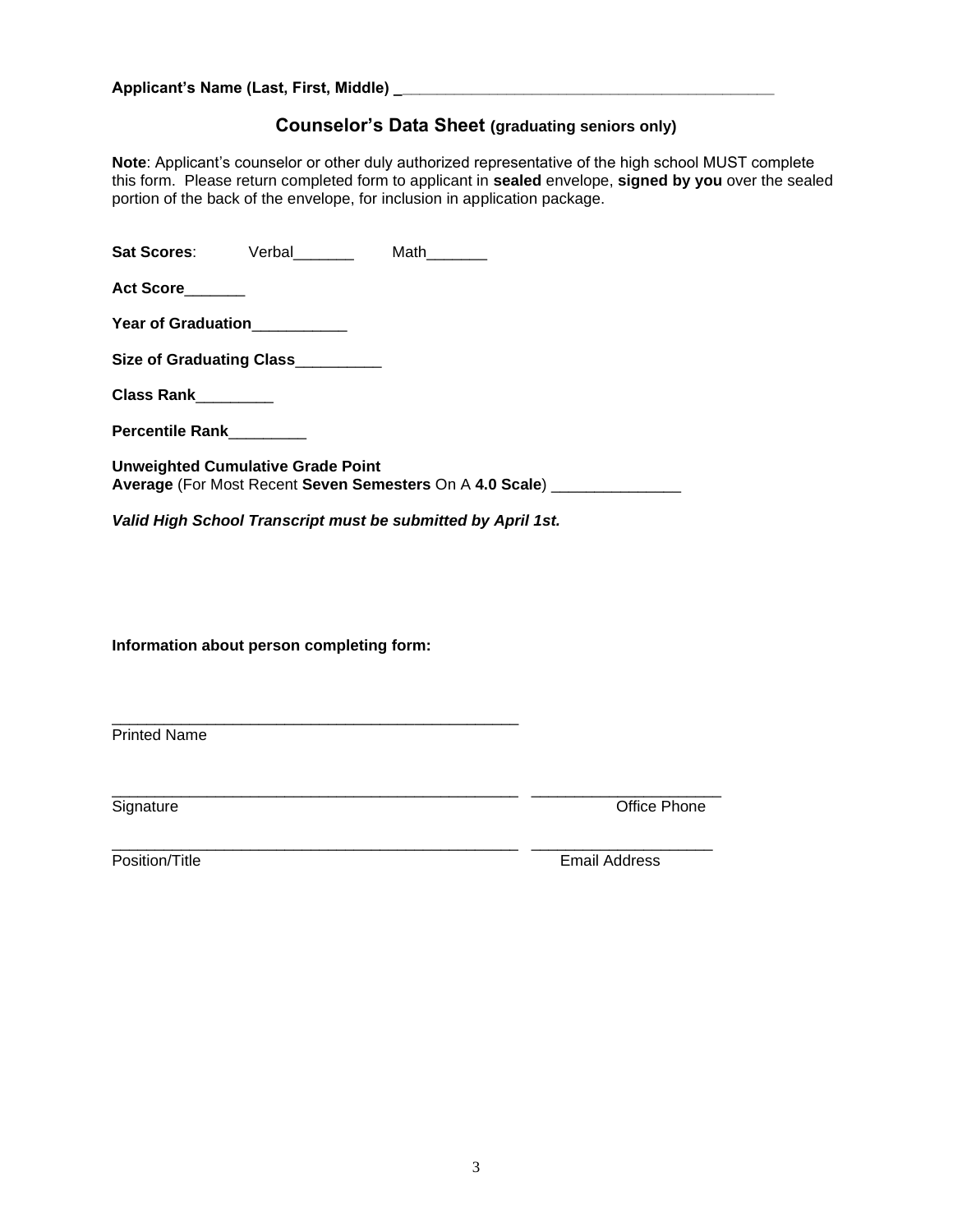**Applicant's Name (Last, First, Middle) \_\_\_\_\_\_\_\_\_\_\_\_\_\_\_\_\_\_\_\_\_\_\_\_\_\_\_\_\_\_\_\_\_\_\_\_\_\_\_\_\_\_\_\_**

## **Personal/Teacher/College Professor/Professional Recommendation Form (for all applicants)**

(**Note**: This form **MUST** be completed by applicant's high school teacher, college professor, or a professional in the applicant's field of study. *All applicants require a personal recommendation.* 

#### **Instructions:**

- 1. Please ensure completed form and attached narrative are neat and legible.
- 2. All information is confidential.

3. Please attach comments/examples in a brief narrative—1 page or less--that you believe would help the judging committee to evaluate the applicant.

- 4. Please return completed form to applicant in **sealed** envelope, **signed by you** over the sealed portion of the back of the envelope, for inclusion in application package.
- 5. Thank you for your time and effort.

**How long have you known the applicant?** \_\_\_\_\_\_\_\_\_\_\_\_\_\_\_\_\_\_

| In what capacity do you know him/her? j |  |
|-----------------------------------------|--|
|-----------------------------------------|--|

**What are the qualities in this applicant that would assure his/her academic success?**

**\_\_\_\_\_\_\_\_\_\_\_\_\_\_\_\_\_\_\_\_\_\_\_\_\_\_\_\_\_\_\_\_\_\_\_\_\_\_\_\_\_\_\_\_\_\_\_\_\_\_\_\_\_\_\_\_\_\_\_\_\_\_\_\_\_\_\_\_\_\_\_\_\_\_\_\_\_**

**\_\_\_\_\_\_\_\_\_\_\_\_\_\_\_\_\_\_\_\_\_\_\_\_\_\_\_\_\_\_\_\_\_\_\_\_\_\_\_\_\_\_\_\_\_\_\_\_\_\_\_\_\_\_\_\_\_\_\_\_\_\_\_\_\_\_\_\_\_\_\_\_\_\_\_\_\_**

**\_\_\_\_\_\_\_\_\_\_\_\_\_\_\_\_\_\_\_\_\_\_\_\_\_\_\_\_\_\_\_\_\_\_\_\_\_\_\_\_\_\_\_\_\_\_\_\_\_\_\_\_\_\_\_\_\_\_\_\_\_\_\_\_\_\_\_\_\_\_\_\_\_\_\_\_\_**

\_\_\_\_\_\_\_\_\_\_\_\_\_\_\_\_\_\_\_\_\_\_\_\_\_\_\_\_\_\_\_\_\_\_\_\_\_\_\_\_\_\_\_\_\_\_\_\_\_\_\_\_\_\_\_\_\_\_\_\_\_\_\_\_\_\_\_\_\_\_\_\_\_\_

\_\_\_\_\_\_\_\_\_\_\_\_\_\_\_\_\_\_\_\_\_\_\_\_\_\_\_\_\_\_\_\_\_\_\_\_\_\_\_\_\_\_\_\_\_\_\_\_\_\_\_\_\_\_\_\_\_\_\_\_\_\_\_\_\_\_\_\_\_\_\_\_\_\_

**Continue on separate sheet**

| Evaluate the applicant on a scale of 1 To 5 with 5 highest and 1 lowest in The Following |  |  |
|------------------------------------------------------------------------------------------|--|--|
| areas:                                                                                   |  |  |

| Dependability | Ability to Get Along with Others |
|---------------|----------------------------------|
|---------------|----------------------------------|

|  | <b>Maturity</b> | Leadership Ability/Potential |
|--|-----------------|------------------------------|
|--|-----------------|------------------------------|

**Initiative**\_\_\_\_\_\_\_\_\_

### **Information about person completing recommendation (must not be related to applicant):**

\_\_\_\_\_\_\_\_\_\_\_\_\_\_\_\_\_\_\_\_\_\_\_\_\_\_\_\_\_\_\_\_\_\_\_\_\_\_\_\_\_\_\_\_\_\_\_ \_\_\_\_\_\_\_\_\_\_\_\_\_\_\_\_\_\_\_\_\_\_\_\_\_\_\_

Printed name **Daytime telephone number** Daytime telephone number

Signature Title or occupation and the state of the Title of occupation of the Title or occupation

Initial Here \_\_\_\_ I am not a relative of the applicant.

**1 Attach (Narrative)**

\_\_\_\_\_\_\_\_\_\_\_\_\_\_\_\_\_\_\_\_\_\_\_\_\_\_\_\_\_\_\_\_\_\_\_\_\_\_\_\_\_\_\_\_\_\_\_ \_\_\_\_\_\_\_\_\_\_\_\_\_\_\_\_\_\_\_\_\_\_\_\_\_\_\_